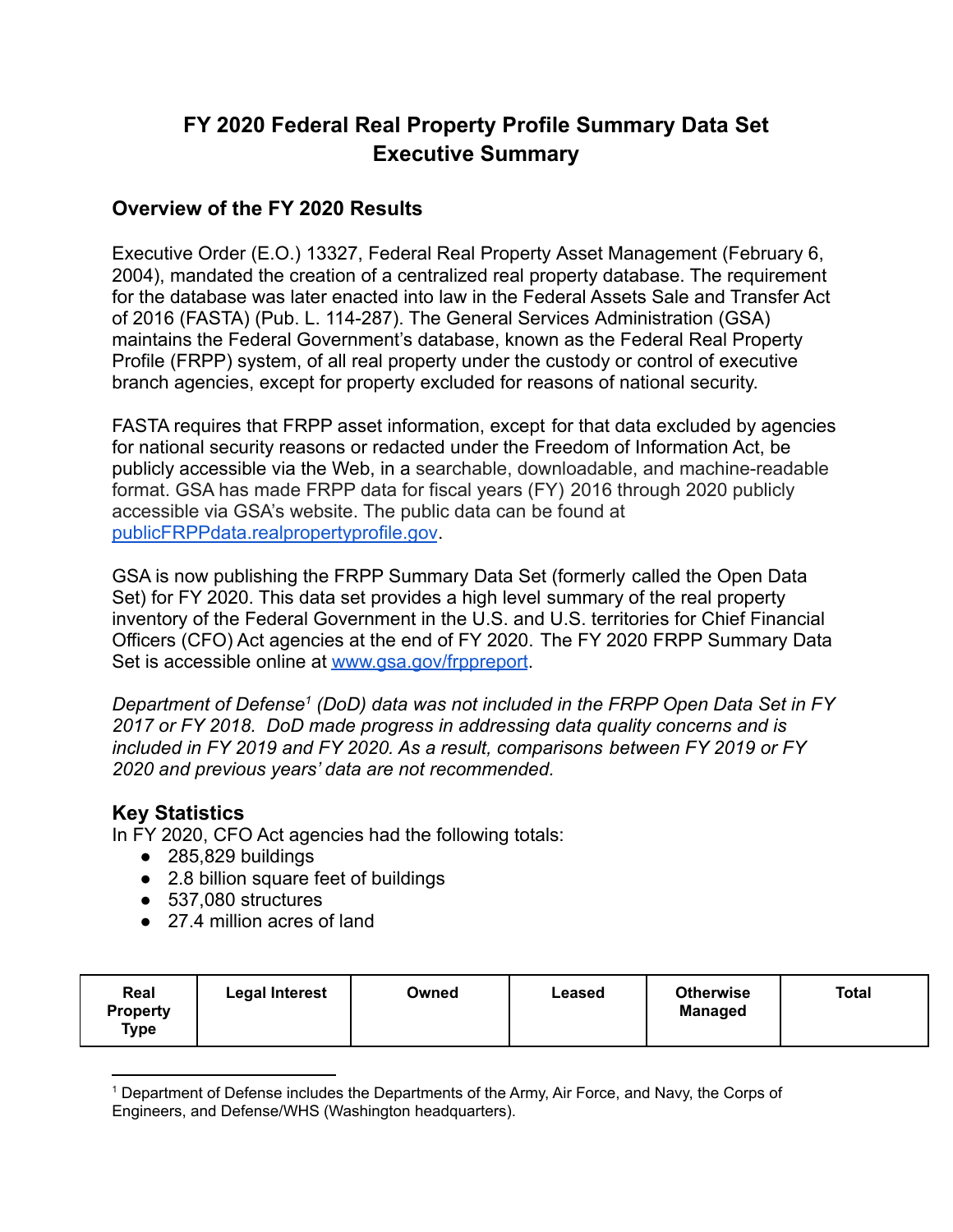| <b>Buildings</b>  | <b>Total Number</b>                     | 252,277          | 18,711          | 14,841        | 285,829          |
|-------------------|-----------------------------------------|------------------|-----------------|---------------|------------------|
|                   | <b>Total Square Feet</b>                | 2,430,840,246    | 288,604,021     | 119,162,991   | 2,838,607,258    |
|                   | <b>Total Annual</b><br>$\text{Costs}^2$ | \$14,812,215,151 | \$7,932,252,525 | \$654,115,126 | \$23,398,582,801 |
| <b>Structures</b> | <b>Total Number</b>                     | 449.695          | 3,500           | 83,885        | 537,080          |
|                   | <b>Total Annual</b><br>Costs            | \$12,290,081,676 | \$70,964,320    | \$164,164,145 | \$12,525,210,141 |
| Land              | <b>Total Acres</b>                      | 19,648,397       | 1,405,650       | 6,388,958     | 27,443,005       |
|                   | <b>Total Annual</b><br>Costs            | \$155,865,296    | \$47,655,840    | \$162,470     | \$203,683,605    |

## **FY 2019 - 2020 Comparison for CFO Act Agencies (includes DoD data)**

- The total number of buildings decreased by 0.33%
- The total building square footage increased by 0.23%
	- Office square footage increased by 0.07%
	- Warehouse square footage decreased by 0.04%
- The total number of structures increased by 2.25%
- The total acres of land increased by 3.28%
- The total costs for buildings, structures and land decreased by 0.35%

### **Disposals in FY 2020**

- Civilian CFO Act agencies disposed of 1,288 owned and otherwise managed buildings; DoD disposed of 1,177 owned and otherwise managed buildings resulting in:
	- \$26.3 million in net proceeds from sales
	- \$15.4 million in future cost avoidance from owned operating and maintenance costs
- Civilian CFO Act agencies disposed of 1,985 owned and otherwise managed structures; DoD disposed of 2,873 owned and otherwise managed structures resulting in:
	- \$3,442 in net proceeds from sales
	- \$4.45 million in future cost avoidance from owned annual operating and maintenance costs

<sup>&</sup>lt;sup>2</sup> Total Annual Costs for owned assets is the total of Operating costs and Maintenance costs; for leased assets, it is the total of Operating costs, Maintenance costs and Rent.